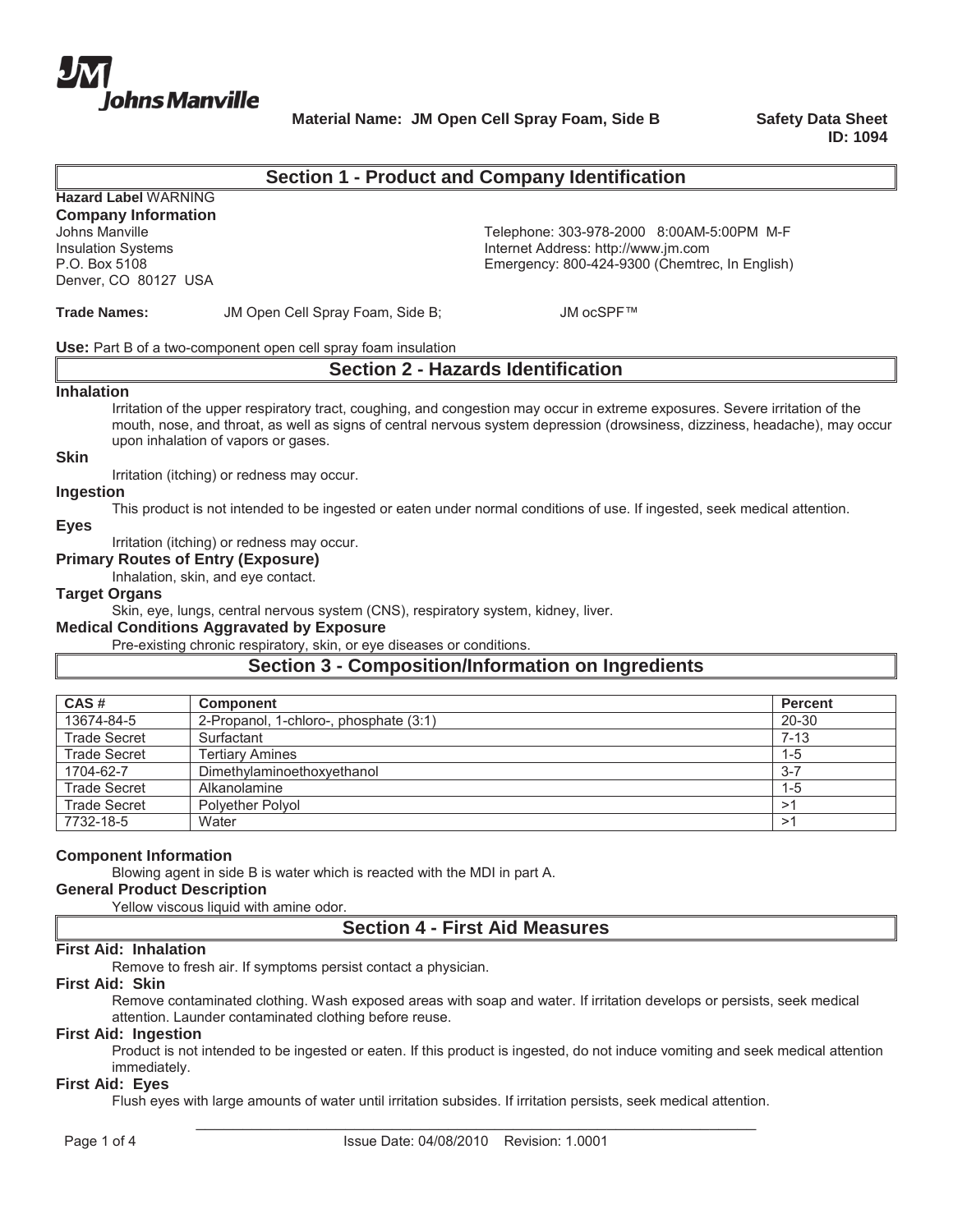#### **First Aid: Notes to Physician**

Treatment for inhalation, skin contact, or ingestion should be symptomatic. Inhalation of high concentrations of this material, as could occur in enclosed spaces or during deliberate abuse, may be associated with cardiac arrhythmias.

## **Section 5 - Fire Fighting Measures**

**Flash Point:** >93.3°C/>200°F **Method Used:** 

#### **Rate of Burning:** Not determined **General Fire Hazards**

CAUTION: Combustible liquid and vapor.

**Upper Flammable Limit (UFL):** Not determined **Lower Flammable Limit (LFL):** Not determined **Flammability Classification:** 

Keep away from heat, sparks, and flame. Material is highly volatile and readily gives off vapors which are heavier than air and may travel along the ground or be moved by ventilation and ignited by pilot lights, other flames, sparks heaters, smoking, electric motors, static discharge, or other ignition sources at locations distant from material handling point. Keep container closed. Use with adequate ventilation.

#### **Extinguishing Media**

Carbon dioxide  $(CO<sub>2</sub>)$ , water, water fog, dry chemical.

#### **Fire Fighting Equipment/Instructions**

Use NIOSH-approved self-contained breathing apparatus operating in the pressure demand mode and full fire fighting protective clothing. Avoid inhalation of vapors.

### **Section 6 - Accidental Release Measures**

### **Containment Procedures**

Remove all sources of ignition. Evacuate and ventilate spill area. Dam spill area with sand, earth, or other suitable absorbent. Prevent entry of material into sewers, other water sources, or land areas. Wear full protective clothing and respiratory protection during clean-up as required to maintain exposures below the applicable exposure limit. Shovel absorbed material into containers in well-ventilated area.

### **Clean-Up Procedures**

Place in closable container for disposal.

## **Section 7 - Handling and Storage**

#### **Handling Procedures**

Use protective equipment as described in Section 8 of this safety data sheet when handling uncontained material. Handle in accordance with good industrial hygiene and safety practices.

#### **Storage Procedures**

Warehouse storage should be in accordance with package directions, if any. Product should be kept in a cool and dry area in original packaging. Do not freeze.

### **Section 8 - Exposure Controls / Personal Protection**

#### **A: Component Exposure Limits**

ACGIH, OSHA, and NIOSH have not developed exposure limits for any of this product's components.

## **PERSONAL PROTECTIVE EQUIPMENT**

### **Personal Protective Equipment: Eyes/Face**

Safety glasses with side shields or chemical goggles are recommended.

#### **Personal Protective Equipment: Skin**

Impervious gloves such as nitrile rubber should be used to help prevent excessive skin contact.

#### **Personal Protective Equipment: Respiratory**

A NIOSH approved respirator must be used if vapor concentrations exceed exposure limits.

### **Ventilation**

Local exhaust or general dilution ventilation may be required to maintain exposures below the applicable exposure limits. The need for ventilation systems should be evaluated by a professional industrial hygienist, while the design of specific ventilation systems should be conducted by a professional engineer.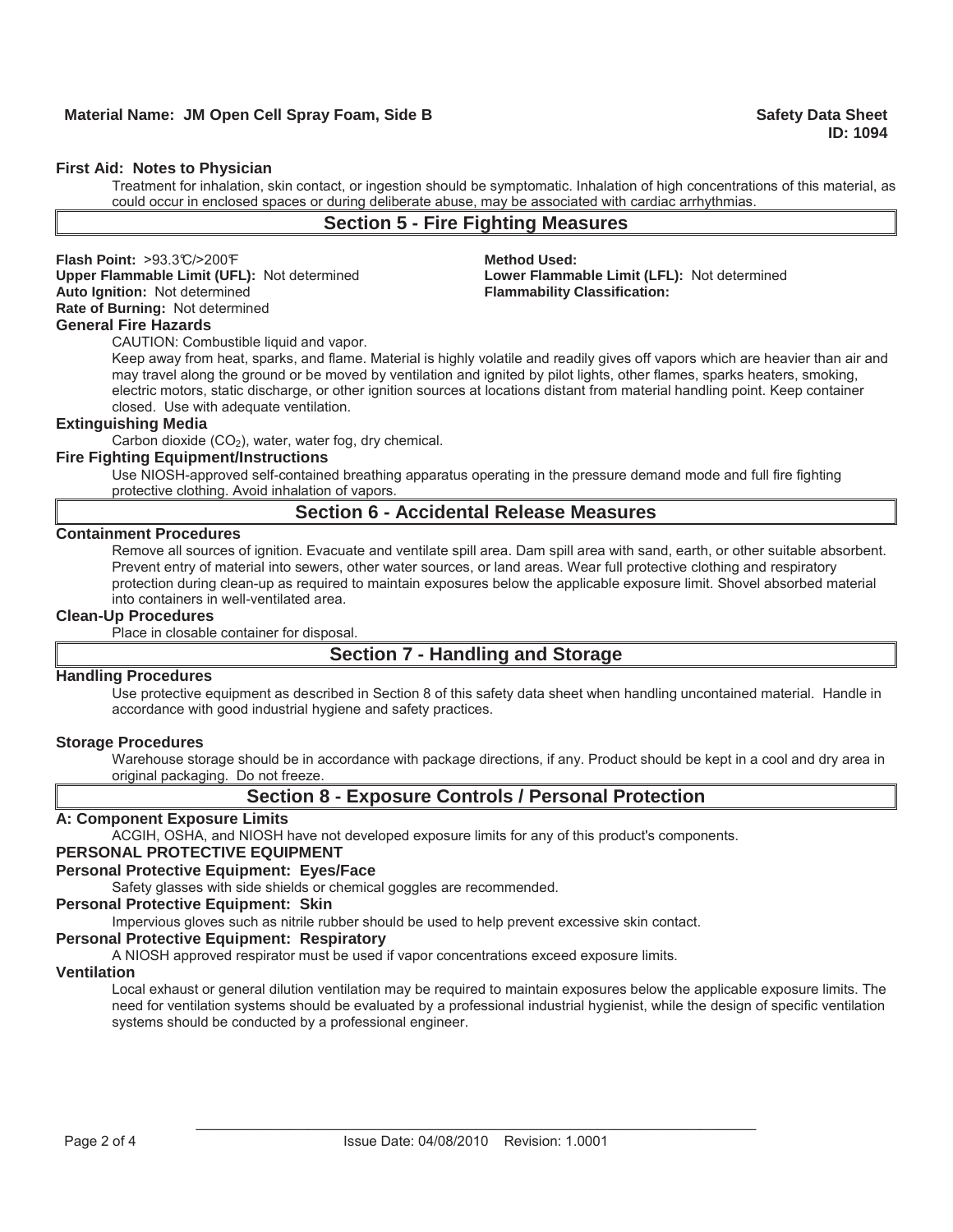## **Section 9 - Physical & Chemical Properties**

**Appearance:** Yellow **Contract Property Contract Property Contract Property Contract Property Odor: Amine Physical State:** liquid **pH:** 8.5-10.5 **Vapor Pressure:** Not established **Vapor Density:** Not established **Boiling Point:**  $>149^\circ$ C **Specific Gravity:** 1.11-1.13 **Freezing Point:**  $\leq 32$  F/0°C **Viscosity: 165 - 180 cps @ 25°C (77°F)** 

## **Section 10 - Stability & Reactivity Information**

#### **Stability**

These products are not reactive.

## **Stability: Conditions to Avoid**

Avoid contact with isocyanates until ready for application.

### **Hazardous Polymerization**

Will not occur.

## **Section 11 - Toxicological Information**

### **Acute Toxicity**

### **A: General Product Information**

Vapors from this product may cause eye, respiratory and skin irritation,

### **B: Component Analysis - LD50/LC50**

### **2-Propanol, 1-chloro-, phosphate (3:1) (13674-84-5)**

Inhalation LC50 Rat: 5 mg/L/4H; Inhalation LC50 Rat:>17.8 mg/L/1H; Oral LD50 Rat:500 mg/kg; Dermal LD50 Rat:>5000 mg/kg; Dermal LD50 Rabbit:1230 mg/kg

#### **Dimethylaminoethoxyethanol (1704-62-7)**

Oral LD50 Rat: 2460 μL/kg; Dermal LD50 Rabbit:1410 μL/kg

### **Water (7732-18-5)**

Oral LD50 Rat: >90 mL/kg

#### **Component Carcinogenicity**

None of this product's components are listed by ACGIH, IARC, OSHA, NIOSH, or NTP.

## **Section 12 - Ecological Information**

**Ecotoxicity**

### **A: General Product Information**

No data available for this product.

## **B: Component Analysis - Ecotoxicity - Aquatic Toxicity**

#### **2-Propanol, 1-chloro-, phosphate (3:1) (13674-84-5)**

96 Hr LC50 Brachydanio rerio: 56.2 mg/L [static]; 96 Hr LC50 Leuciscus idus: 180 mg/L [static]; 96 Hr LC50 Pimephales promelas: 98 mg/L [static]; 96 Hr LC50 Poecilia reticulata: 30 mg/L [static]

72 Hr EC50 Scenedesmus subspicatus: 45 mg/L; 96 Hr EC50 Selenastrum capricornutum: 4 mg/L

48 Hr EC50 Daphnia magna: 63 mg/L

## **Section 13 - Disposal Considerations**

## **US EPA Waste Number & Descriptions**

## **A: General Product Information**

This product is not expected to be a hazardous waste when it is disposed of according to the U.S. Environmental Protection Agency (EPA) under Resource Conservation and Recovery Act (RCRA) regulations. Product characterization after use is recommended to ensure proper disposal under federal and/or state requirements.

### **B: Component Waste Numbers**

No EPA Waste Numbers are applicable for this product's components.